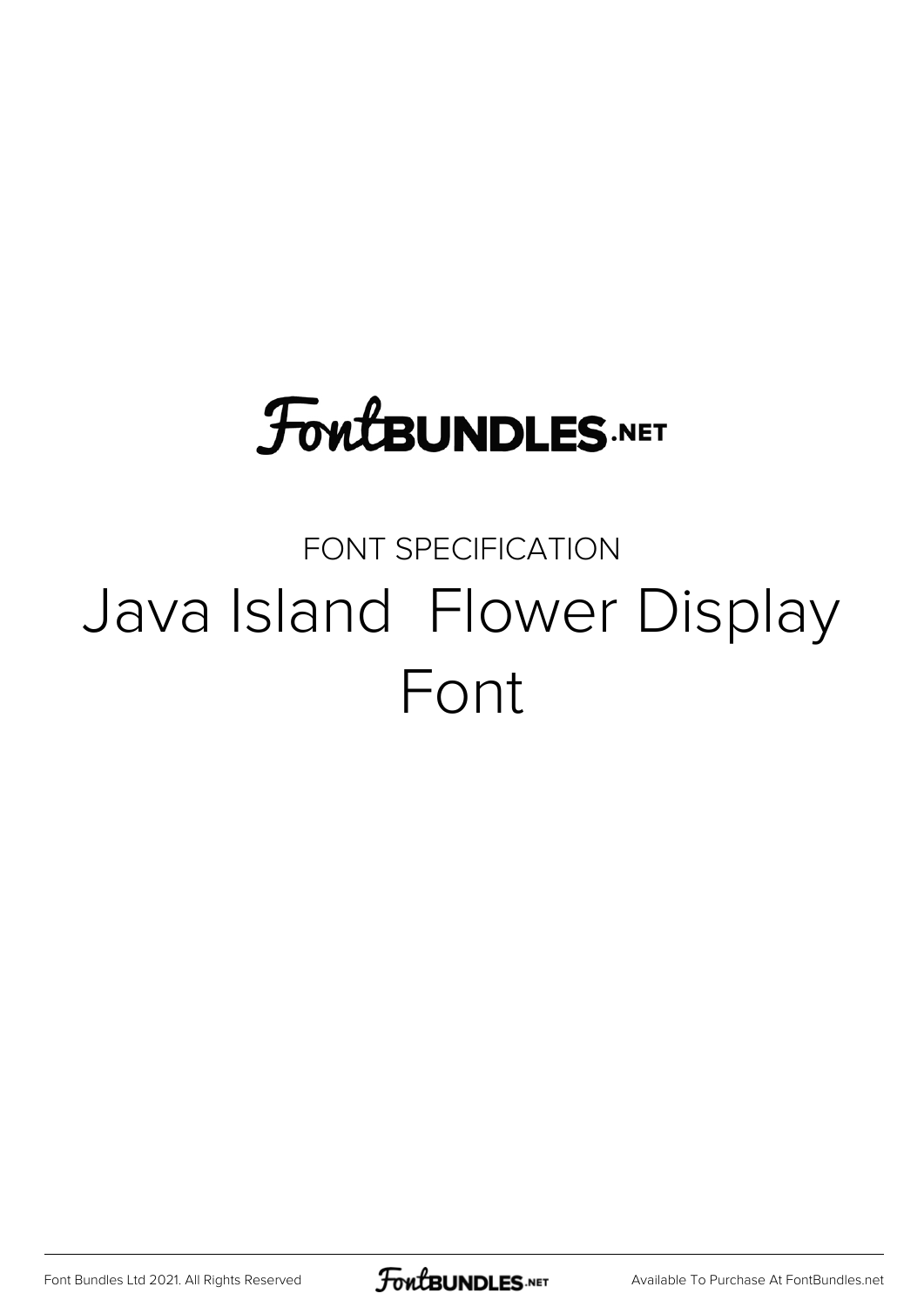### Java Island Alternates - Regular

**Uppercase Characters** 

## ABCDEFGHIKLMMOPQRS TUVWXYZ

Lowercase Characters

### ABCDEFGHIJKLMNOPORS TUVWXYZ

#### **Numbers**

### 0123456789



All Other Glyphs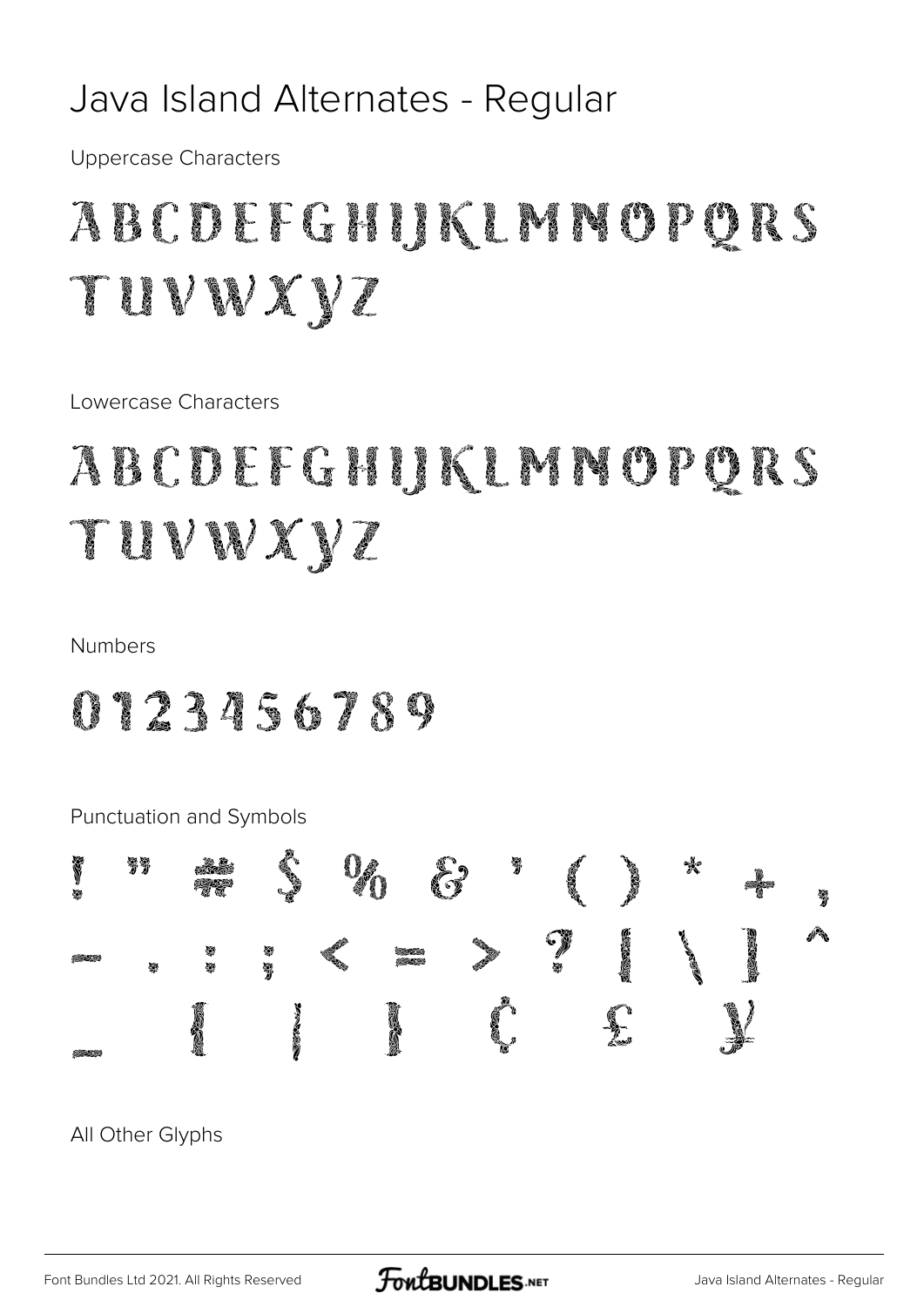| Ã              | Ã      | Ã            | Ã             | Ã             | Ã             | C.                | E   | E   |
|----------------|--------|--------------|---------------|---------------|---------------|-------------------|-----|-----|
| <b>CONTROL</b> | E      | <b>ANGER</b> | <b>ANDER</b>  | <b>ANDER</b>  | <b>AND</b>    | N                 | (i) | (*) |
| (1)            | (i)    | (1)          | (*)           | ij            | ij<br>Li      |                   | ij  | J)  |
| Ã              | Ã      | Ã            | Ã             | Ã             | Ã             | <b>CONTRACTOR</b> | E   | E   |
| E              | E      | <b>ANGER</b> | <b>ERSIDE</b> | <b>ERSIDE</b> | <b>AND</b>    | Ŋ                 | (1) | 0   |
| (i             |        | (i)          | (F)           | ij            | Į             | l<br>Li           |     | V   |
| <b>Compart</b> | $\int$ | 箩            | 釁             | $\sqrt[3]{3}$ | $\mathcal{D}$ | J.                |     | O)  |

FontBUNDLES.NET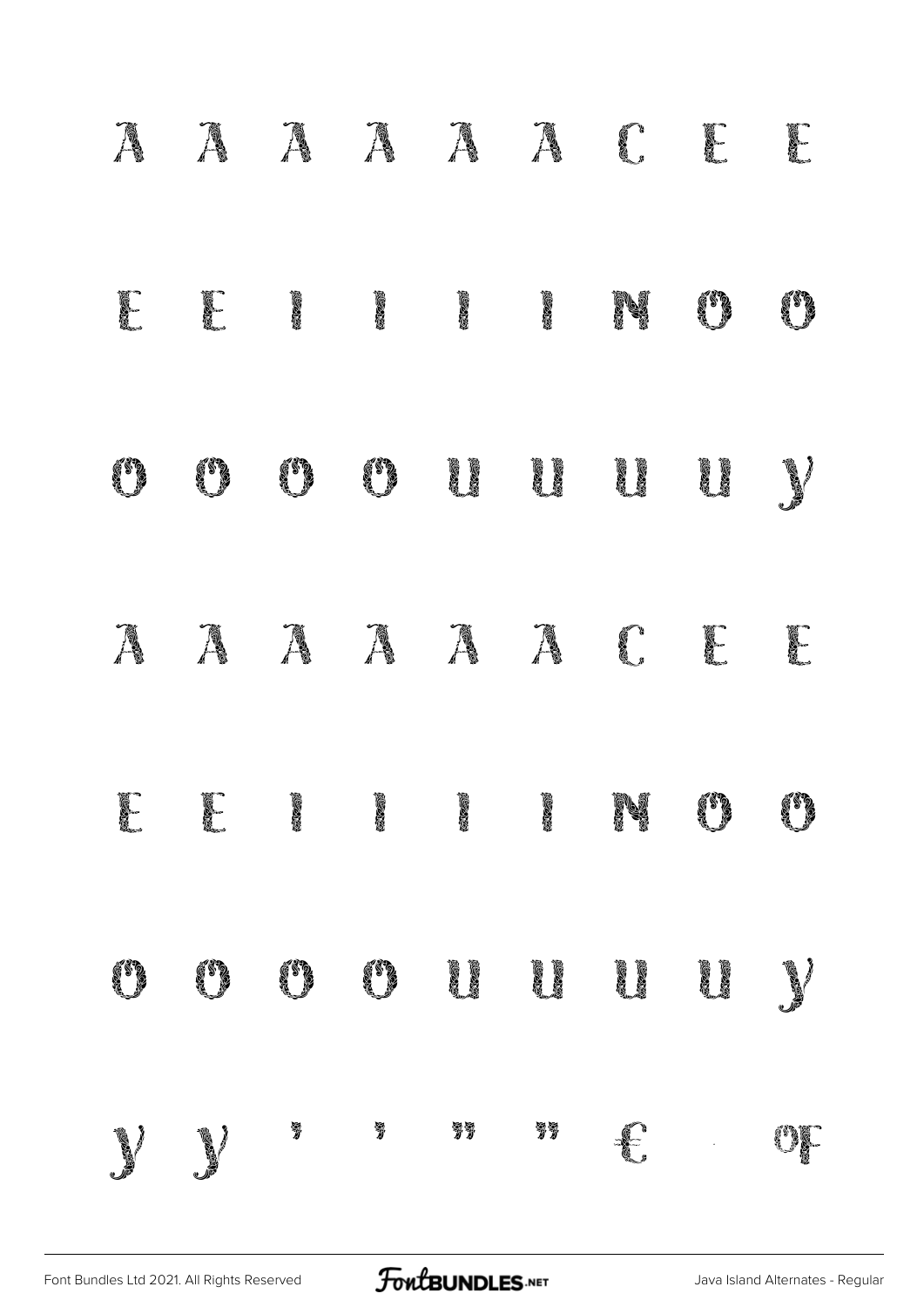## $\mathbb{A}$   $\mathbb{A}$  or  $\mathbb{C}$   $\boxtimes$

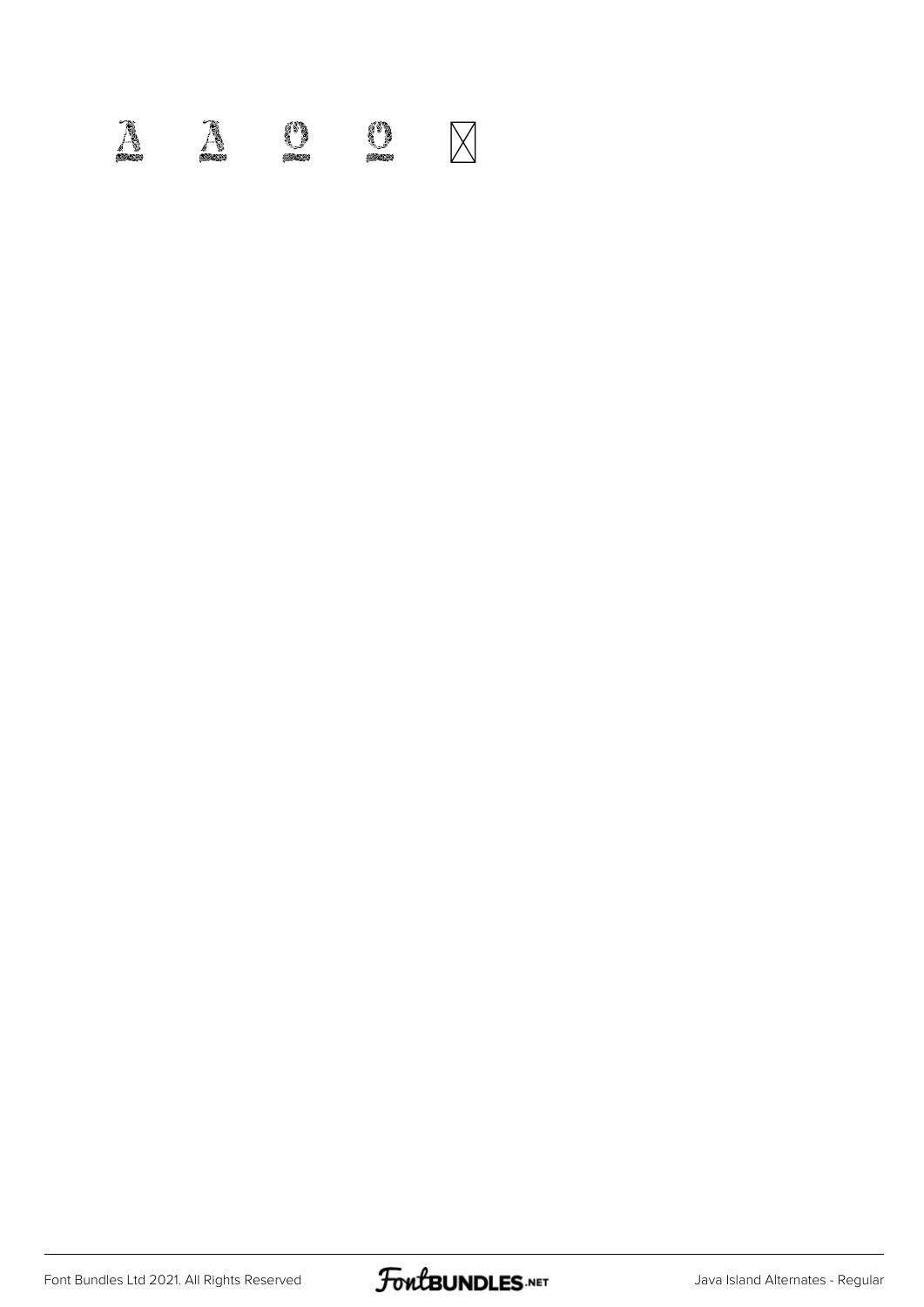### Java Island - Regular

Uppercase Characters

## ABCDEFGHIKLMNOP STUVWXYZ

Lowercase Characters

### abcdefghiklmng stuvwxyz

#### Numbers

0123456789



All Other Glyphs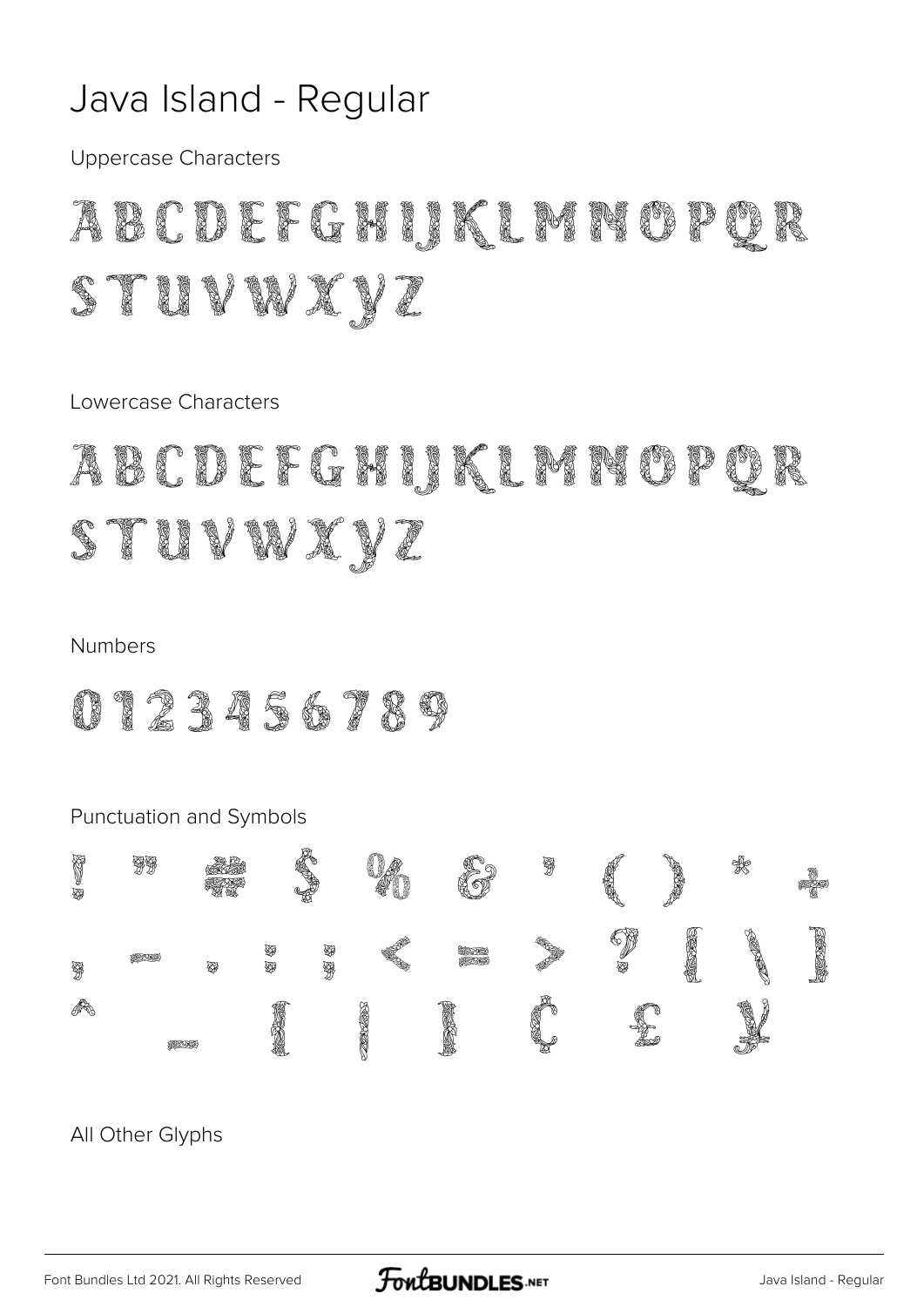|          |                                                                                                                      | Ã          | A   |                               |                             | C       | C       | T  |
|----------|----------------------------------------------------------------------------------------------------------------------|------------|-----|-------------------------------|-----------------------------|---------|---------|----|
| F        | Į                                                                                                                    | <b>AND</b> | 医不同 | 经发票                           | <b>Andr</b>                 | ng<br>1 |         | ß  |
| 83<br>8  |                                                                                                                      |            |     | <b>ACCES</b><br><b>MARIAN</b> | <b>Aldr</b><br><b>March</b> | i<br>Li | i<br>Li |    |
| Ã        | Ã                                                                                                                    | Ã          | Ã   | Ã                             | Ã                           | C       | I       | I  |
| E        | E                                                                                                                    | 高尾         | 经发  | <b>Koose</b>                  | 经道                          | N       | J       | J  |
| <b>R</b> |                                                                                                                      |            |     | i<br>Li                       | i<br>Li                     | i<br>Li | i<br>Li | J  |
| J        | <b>Contract Contract Contract Contract Contract Contract Contract Contract Contract Contract Contract Contract C</b> | \$         | 5   | $\mathcal{B}$                 | 99                          | £       | \$      | UJ |